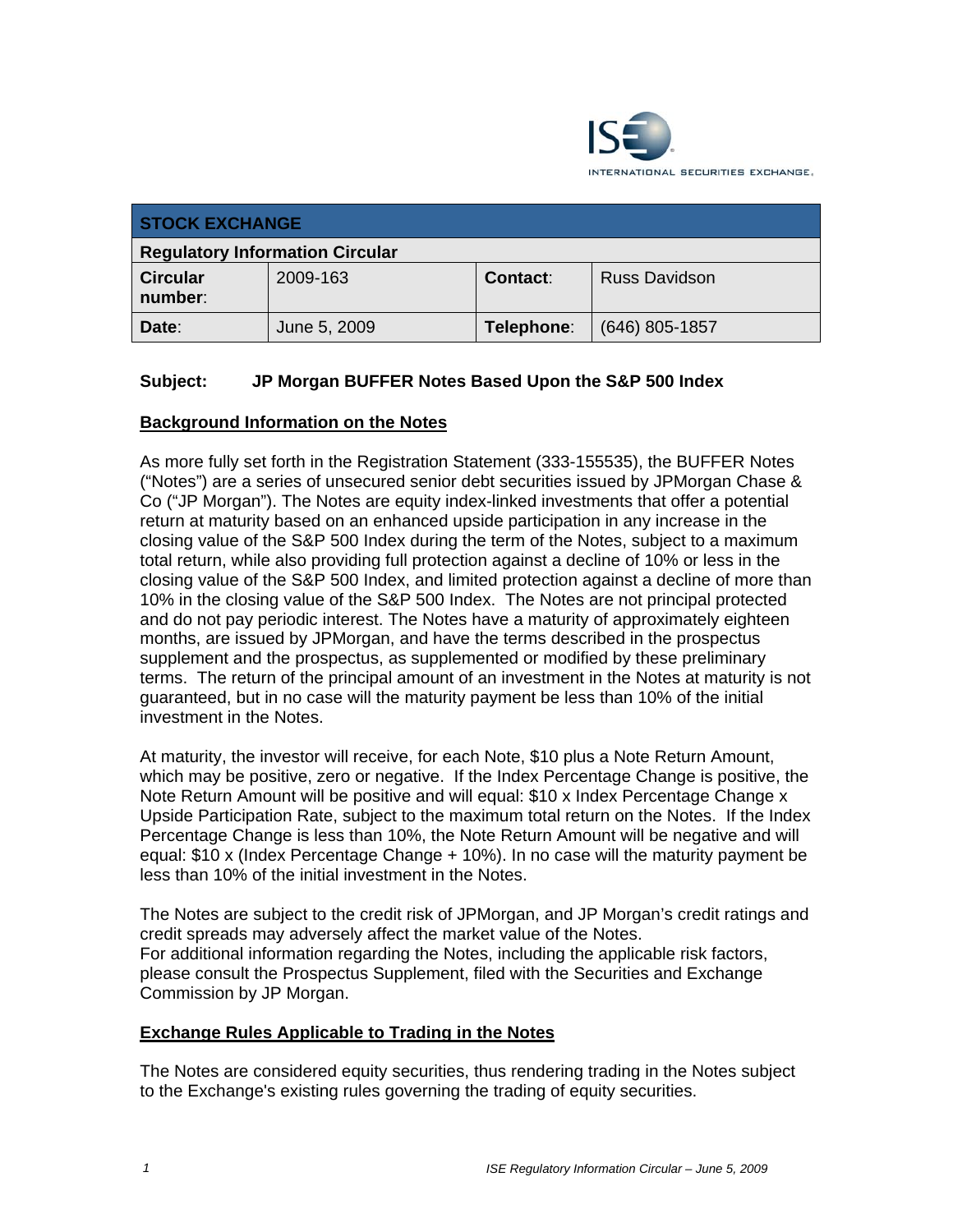## **Trading Hours**

Trading in the Notes on ISE is on a UTP basis and is subject to ISE equity trading rules. The Notes will trade from 8:00 a.m. until 8:00 p.m. Eastern Time. Equity EAMs trading the Notes during the Extended Market Sessions are exposed to the risk of the lack of the calculation or dissemination of underlying index value or intraday indicative value ("IIV"). For certain derivative securities products, an updated underlying index value or IIV may not be calculated or publicly disseminated in the Extended Market hours. Since the underlying index value and IIV are not calculated or widely disseminated during Extended Market hours, an investor who is unable to calculate implied values for certain derivative securities products during Extended Market hours may be at a disadvantage to market professionals.

#### **Trading Halts**

ISE will halt trading in the Notes in accordance with ISE Rule 2101(a)(2)(iii). The grounds for a halt under this Rule include a halt by the primary market because it stops trading the Notes and/or a halt because dissemination of the IIV or applicable currency spot price has ceased, or a halt for other regulatory reasons. In addition, ISE will stop trading the Notes if the primary market de-lists the Notes.

#### **Delivery of a Prospectus**

Pursuant to federal securities laws, investors purchasing Notes must receive a prospectus prior to or concurrently with the confirmation of a transaction. Investors purchasing Notes directly from the Fund (by delivery of the Deposit Amount) must also receive a prospectus.

Prospectuses may be obtained through the Distributor or on the Fund's website. The Prospectus does not contain all of the information set forth in the registration statement (including the exhibits to the registration statement), parts of which have been omitted in accordance with the rules and regulations of the SEC. For further information about the Fund, please refer to the Trust's registration statement.

**This Regulatory Information Circular is not a statutory Prospectus. Equity EAMs should consult the Trust's Registration Statement, SAI, Prospectus and the Fund's website for relevant information.**